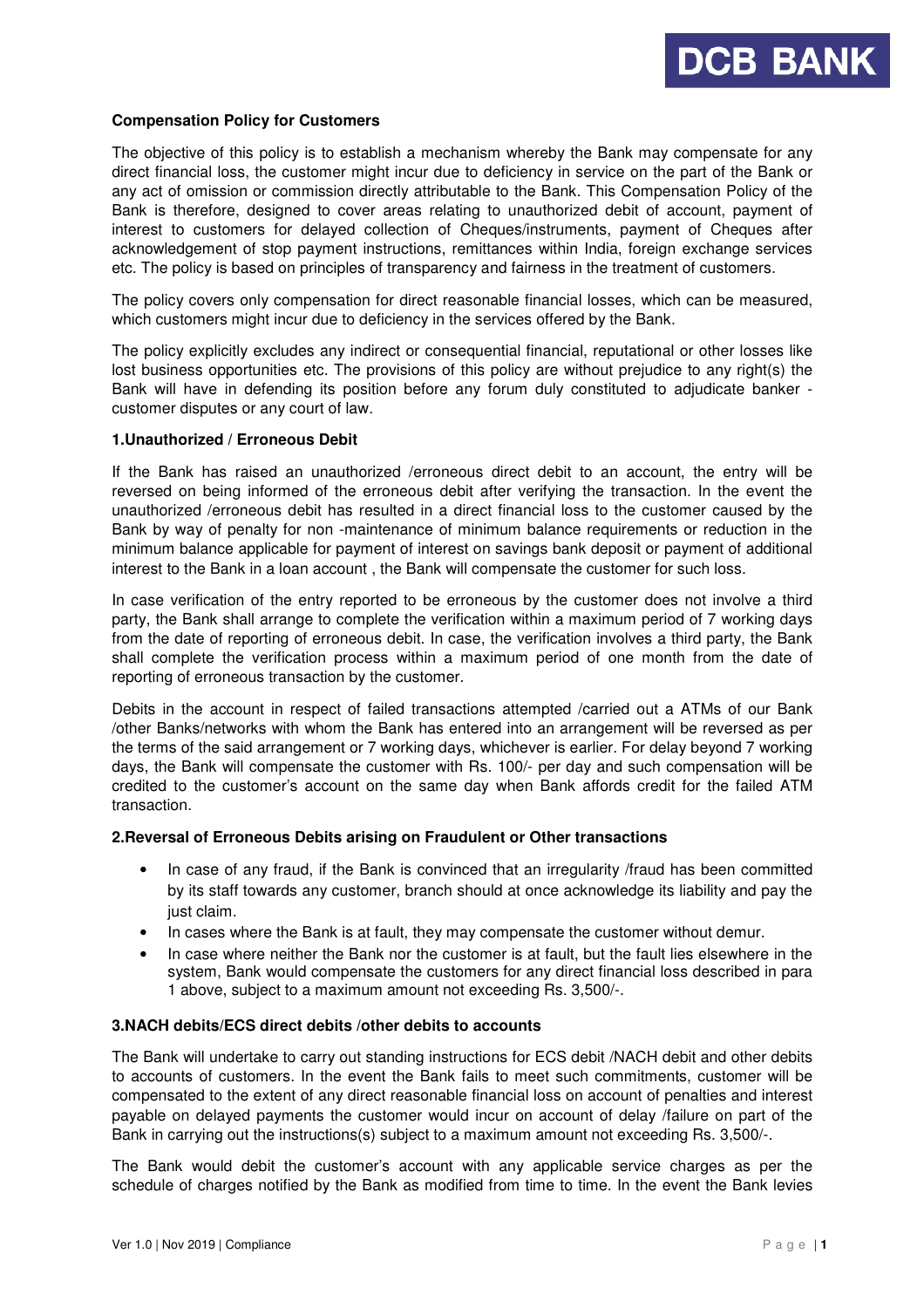

any charge not keeping in line with the arrangements, the Bank will reverse the charges within 3 working days when pointed out by the customer subject to agreed terms and conditions.

# **4.Payments of Cheques after Stop Payment Instructions**

In case a Cheque has been paid after the Bank having acknowledged stop payment instruction, the Bank shall reverse the transaction and give value dated credit to protect the interest of the customers. Any consequential financial loss to the customer will be compensated as provided under para 1 above subject to maximum amount not exceeding Rs.3,500/-. Such debits will be reversed within 3 working days of the customer intimating the transaction to the Bank

# **5.Foreign Exchange Services**

Bank shall pay or send intimation as the case may be to the beneficiary in two working days from the date of receipt of credit advice/Nostro statement . On receipt of disposal instruction complying with the guidelines, required documents from the beneficiary, Bank shall transfer funds for credit of beneficiary's account immediately but not exceeding two business days from date of such receipt.

In case of delay, the Bank shall also pay the beneficiary interest  $@$  2% over its savings bank interest rate. The Bank shall also pay compensation for adverse movement of exchange rate , if any.

#### **6.Collection of Cheques and Remittances in India**

The compensation on account of delays in collection of instruments would be as indicated in the Bank's Cheque collection policy

The Bank's compensation policy for financial loss suffered by the customers due to loss of instrument after it has been handed over to the Bank for collection by the customer would also be as indicated in our Cheque collection policy

The Bank will compensate customers for delay directly attributable to the Bank in affording credits of inward remittance like EFT, NEFT, RTGS, ECS , NACH or by any other means, received on behalf of the customers. The compensation would be restricted to direct reasonable financial loss in terms of interest or penalties levied due to reduction in the minimum balance applicable for payment of interest on savings bank deposit or payment of additional interest to the Bank in a loan account or penalties charged for non- maintenance of minimum balance due to such delays on part of the Bank

#### **7.Issue of Duplicate Draft and Compensation for delays**

Duplicate draft will be issued within a fortnight from the receipt of such request from the purchaser thereof. For delay beyond the above stipulated period, interest at the rate applicable for fixed deposit of corresponding period will be paid as compensation to the customer for such delay

#### **8.Violations by Bank's agent**

In the event of receipt of any complaint from the customers that the Bank's representative/courier or Direct Selling Agent (DSA) has engaged in any improper conduct. Bank shall take appropriate steps to investigate and to handle the complaint and compensate the customer for direct reasonable financial losses , if any, in terms of interest or penalties levied due to reduction in the minimum balance applicable for payment of interest on savings bank deposit or payment of additional interest to the Bank in a loan account or penalties charged for non- maintenance of minimum balance.

# **9.Transaction of "at par instruments" of Co-operative Banks by Commercial Banks**

The Bank will not honor Cheques drawn on current accounts maintained by other banks with it unless arrangements are made for funding Cheques issued. Issuing Bank should be responsible to compensate the Cheque holder for non-payment /delayed payment of Cheques in the absence of adequate funding arrangement

**10.**Compensation in cases of Unauthorised Electronic Banking Transactions shall be as per the Board Approved Policy in this regard from time to time.